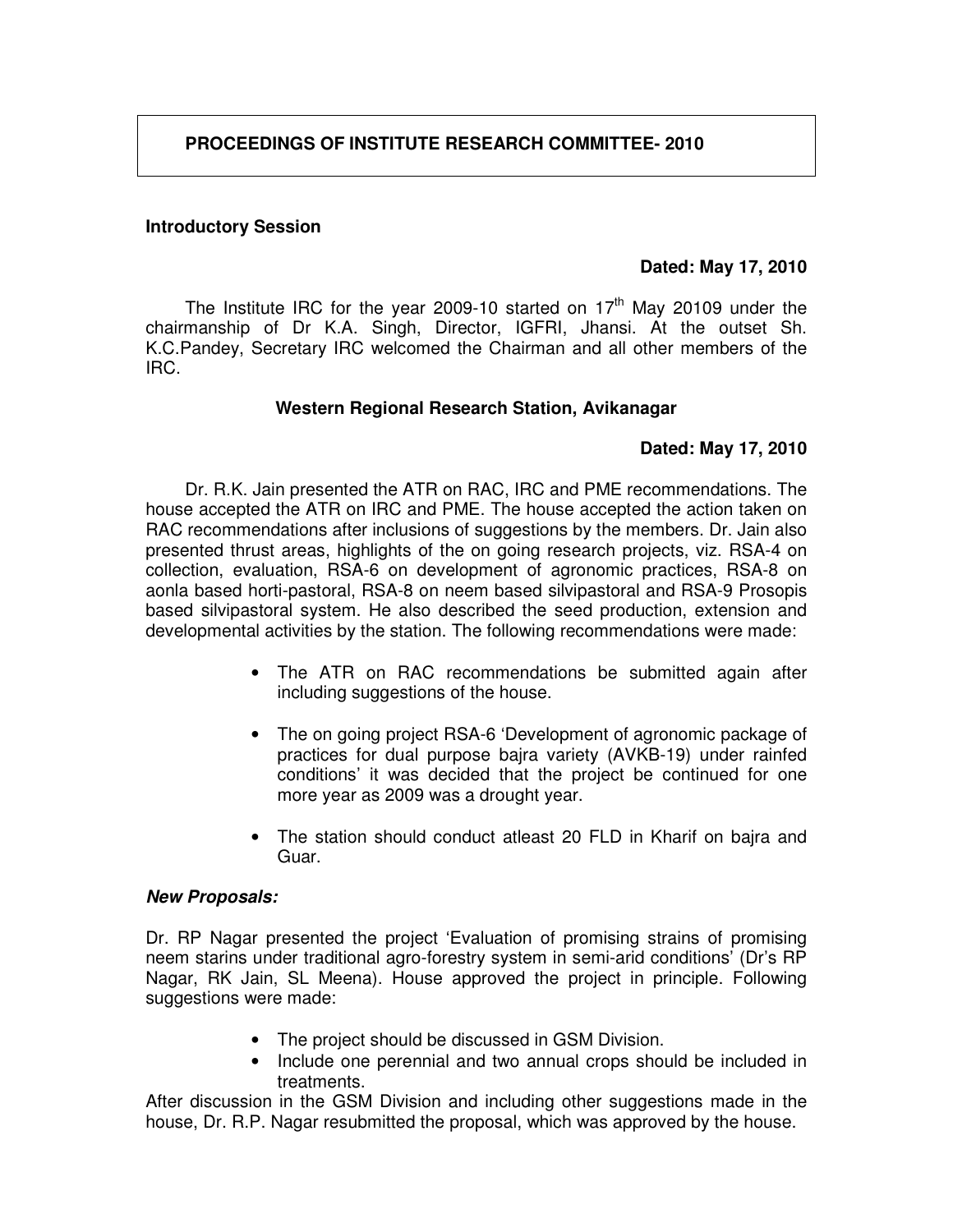#### **Southern Regional Research Station, Dharwad**

## **Dated: May 17, 2010**

Dr Nagaratna Biradar, OIC, RRS, Dharwad presented the mandate, trust areas, action taken on previous RAC and IRC, ongoing research projects, seed production, Forage Technology Demonstrations conducted, development and extension activities of the station. The previous RAC suggested taking up 'on farm' research trials with animal component using different forage species. This was discussed and the house felt that with the existing facilities and manpower it would be difficult to carry out the same. These were discussed in the house and the house appreciated the progress. After discussion following recommendations were made on on-going projects:

- In Lucerne breeding project, equipments like, florescent microscope, net house etc and other facilities are to be developed.
- In the project on Climate change on fodder and livestock systems in different ecological zones in Karnataka the research aspect should be carried out as survey for one more year.
- In Guinea grass project 'Evaluation of ligno-cellulosic constituents in panicum maximum jacq. Germplasm' (PI: Dr.K.Sridhar) , data on plant height, days to flowering, no. of tillers, leaf : stem ratio etc are to be recorded in future and cutting schedule may be at 20 and 40 days interval instead of 15, 30 and 45 days.
- Regarding data recording of Farming System Research block, it was suggested to plan the experiments, include input and out put data and record various observations including soil, weather, crops, horticulture crops etc.
- Regarding the project 'Seed yield potentiality of Lucerne cultivars' it was suggested to sow the crop every year to maintain the purity.
- In Brachiaria project Dr. Mukesh Chaudhary should be included in place of Rajeev Agarwal.
- Emphasis should be given on Lucerne seed production- the insect pollinators role in enhancing seed production should be reviewed by Dr. Kulkarni and presented in IRC.
- The research articles should be enhanced in referred journals.
- All regional stations should provide script for the film on IGFRI by June 10<sup>th</sup>.

- 1. Dr Vinod Kumar presented the project 'Optimizing seed production and seed standardization protocols in range grasses and legumes' (Dr. Vinod Kumar). The house with following suggestions approved the project.
	- Inclusion of more spp. of *Brachiaria*.
	- Continue the work of Dr Bhat and Natarajan on Seed Standardization,. The chairman also opined that, a sub project may be initiated on the role of honey bee in Lucerne seed production in collaboration with Dr N S Kulkarni, Sr Scientist (Entomology).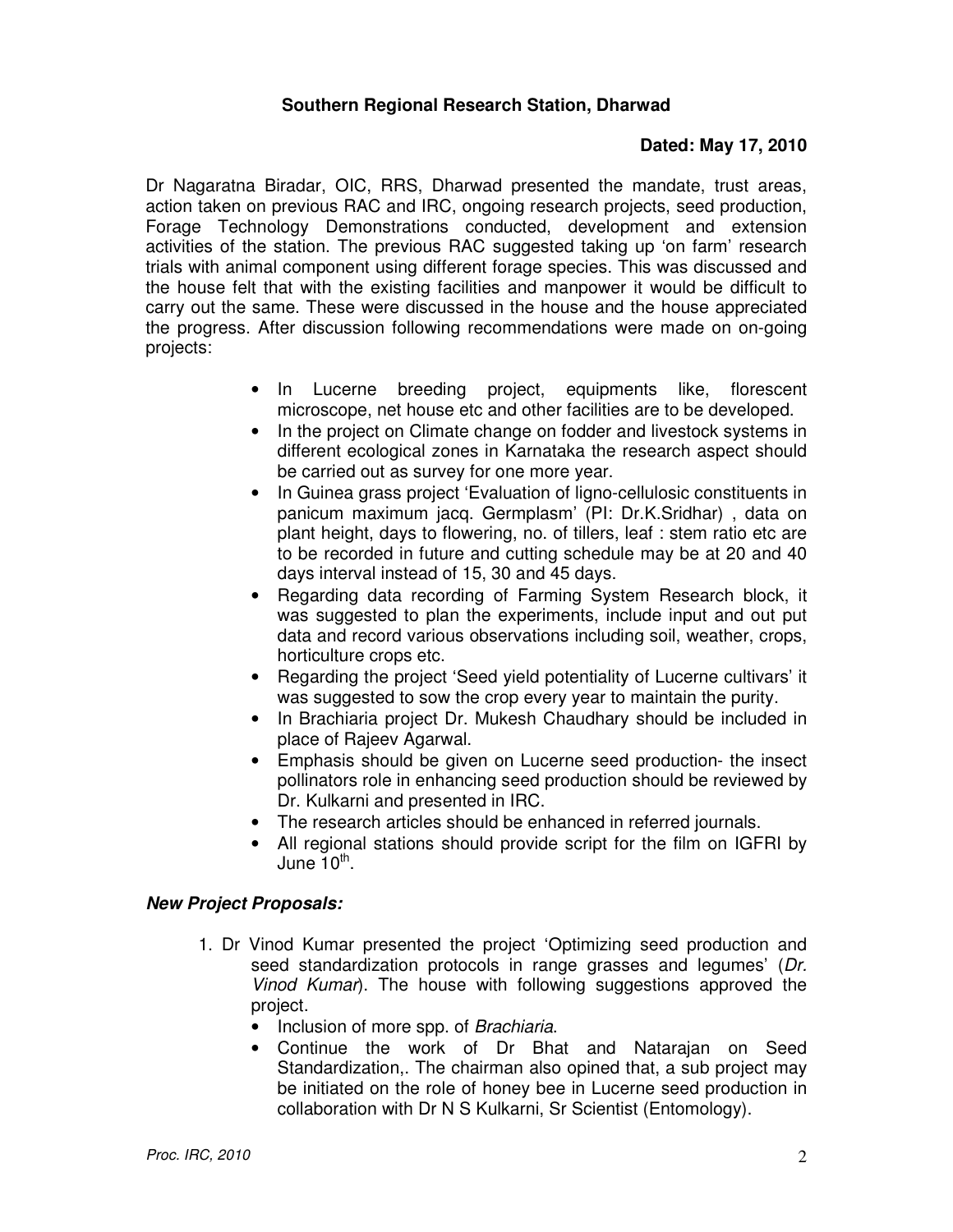2. Dr N Kulkarni's presented a new project on micro flora and fauna in Farming system research, Chairman suggested to have a designed experiment and the help of microbiologist of the UAS, Dharwad is to be taken. The project was approved in principle.

## **Hilly Regional Research Station, Palampur**

# **Dated: May 18, 2010**

Dr. S.Radotra presented the ATR on recommendations of RAC and IRC, achievements of various on going projects and extension activities of the regional station. These were discussed in the house. It was felt that the presentation was not satisfactory and it needs to be presented again.

# **Division of Seed Technology**

# **Dated: May 18, 2010**

Dr. D. R. Malaviya presented the thrust areas and ATR on IRC & PME. The house discussed the ATR on last IRC meeting and observed that the action taken were appropriate. He also presented the salient research achievements of various on-going research projects.

- 1. Dr. Vikas Kumar presented the project 'An analysis of impact of forage technology on socio-economic development of farmers' (Dr's Vikas Kumar and Maharaj Singh). He presented Introduction, objectives, hypothesis, research methodologies, activity schedule and benefits of the project. The project was discussed in the house and approved with following suggestions:
	- The role of private players in forage seed marketing
	- The forage seed purchasing chain should be studied.
- 2. Dr. Vikas Kumar presented the project 'Management of farm resources for efficient forage seed production' (Dr's Vikas Kumar, D Bahukhandi and Satyapriya). The project was discussed in the house and approved with following suggestions:
	- The project should be focused on economics of seed production in farm and in participatory mode.
	- To exclude objective 'To analyze the existing resources and production pattern'.
	- Hypothesis should be only ' Forage seed production is a competitive and profitable enterprise'.
	- Studies to be made on two Kharif and two rabi crops, besides one perennial (Guinea grass) at Jhansi and Stylosanthes seabrana at RRS, Dharwad.
	- Small dairy farmers should be included in the study.
	- Name of one agronomist (Dr. Mukesh Chaudhary) and an extension scientist (Dr. Maharaj Singh) should be included.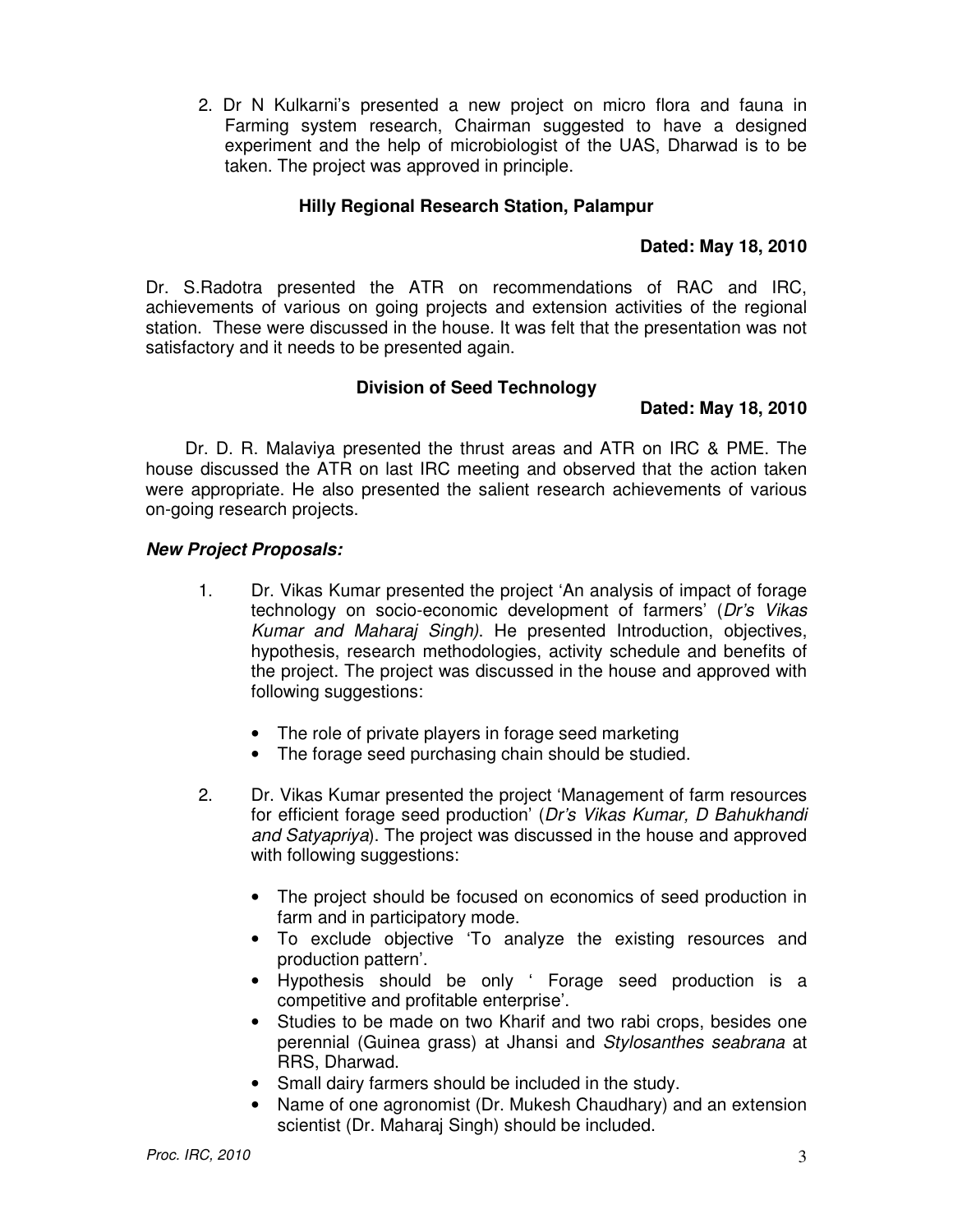In the beginning chairman discussed about general issues like power crises, fund limitations and publication of books etc. He stressed that when the power is supplied through Institute's generator, scientist should not use AC's in order to reduce load. Some of the scientist are writing books after conducting seminar/ summer Institute based on the lectures provided by other scientists and providing copy right to publisher. Dr. S.K. Das, Chairman ITMU to take corrective action on this aspect. He also informed the house about resource crunch. While chairman was explaining about fund limitation (Plan & Non-Plan) during the IRC and expressed no procurement of coolers and computers in near future and advised Heads of Divisions to share these facilities in the division. All of a sudden Dr. A.K. Singh, Sr. Scientist (Plant Breeding) stood up and started shouting. Chairman advised to please sit down but Dr. Singh left the meeting uttering some unparliamentary language. The house took it as highly undesirable action on Dr. Singh part.

Dr. S.M. Mishra, Principal Scientist of Seed technology Division presented the report of concluded project' Effect of rate and time of Potassium application on berseem seed production. It was suggested by the house for further studies on effect of  $KNO<sub>3</sub>$  application at flowering stage and basal dose of potassium on berseem seed production and their economics should be worked out.

# **Division of Crop Production**

Mr. R.N. Dwivedi, Head, C.P. Division presented the thrust areas, ATR on RAC, IRC and PME.

Following recommendations were made on ATR on IRC:

- On the compilation of weather data of different stations it was informed that statistical analysis is remaining. It was advised that report should also include data of Manipur, Jammu or Srinagar and Raipur and should be submitted by 30<sup>th</sup> September, 2010.
- Review of work on climate change has not been submitted. It should be submitted as early as possible.
- Under FSR project soil conservation aspects should be taken.

Following recommendations were made on RAC observations:

• The updated implementable crop production technologies should be prepared by a team consisting of Dr's A.K. Rai, A.K. Dixit, and Mukesh Chaudhary based on the results of RPF III submitted.

Dr. Dwivedi also presented research highlights, publications and resource generation of the division. It was felt that the publication of the division and chairman advised that the publication in referred journals must be given added emphasis.

Dr. JB Sigh presented concluded project CP 2.3.9 'Weather based prediction modeling for sorghum leaf blight, sooty stripe and Lucerne aphids'. He presented salient findings and recommondation for future research.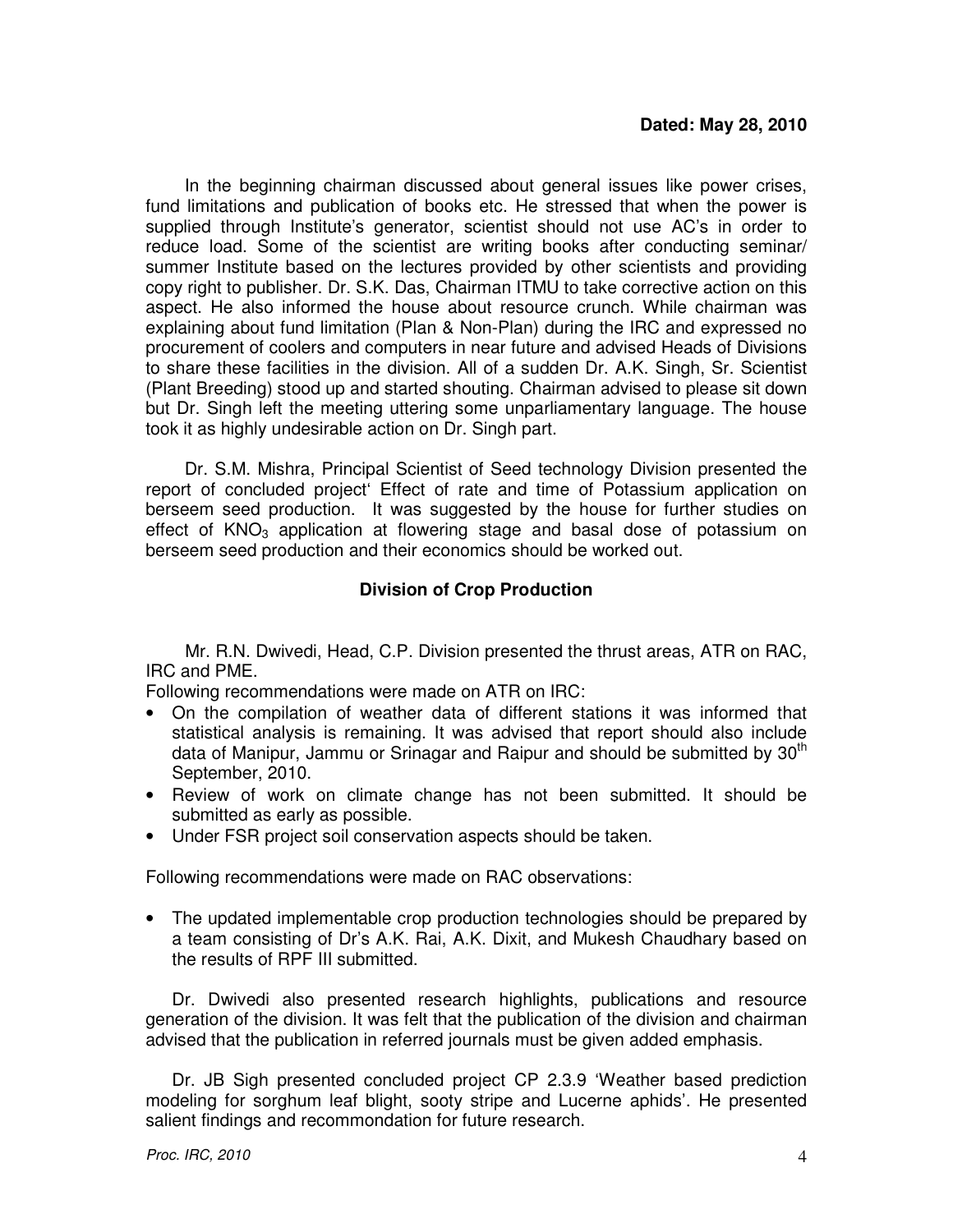Dr. P.K. Pathak presented the ATR on the last IRC, PME recommendations and salient research achievements of various on-going research projects. The following recommendations emerged from the discussion.

- In project AE 1.3 'Study of mechanization status and energy inventory of forage production in the cropping system of northern India'and collaborative project with CIAE on seed drill for berseem, Dr. Mukesh Chaudhary, Scientist (Agronomy) shall be associated in place of Dr. A.K. Dixit.
- The project AE 1.3 is extended for year 2010-11.
- In project AE 2.4.2 on nutritional quality assessment of crop residues,the nutritional quality of baled grass stored on plateform should be analyzed for another year. The storage study of feed resources may also be conducted ar regional stations.

# **New Project Proposal:**

Er. B Narsimlu presented the project 'Evaluation of water resources for efficient utilization in enhancing productivity of forage crops on a watershed basis' ( $Dr's B$ ) Narsimlu, CS Sahay and AK Dixit). After discussion in the house following suggestions emerged:

- The title should be suitably modified after excluding 'watershed' and the study area should include IGFRI farm, FSRP villages, RRS, Dharwad, Avikanagar and Srinagar.
- Two scientists of Agro meteorology, Mr. Pradeep Bihari and Dr. Suchit Rai be associated in the project.

# **Division of Grassland and Silvopasture Management**

Dr. A. K. Roy, Head, GSM division presented the thrust area, ATR on RAC, IRC, PME and research achievements for the year 2009-10 of the division.

Following recommendations were made:

- Allelopathic study may be undertakenin new hortipastoral experiment as per need.
- Sh. Dibyendu Deb, Scientist (Agril. Stat.) was advised to formulate a project on modeling of hortipastoral and silvipasture experiments. He is also advised to develop a project on database management system of PMER records.
- Dr. Ramesh Singh, Sr. Scientist (SWC Engg) of NRCAF will continue in aonla project (GSM 4.12.1) and in new project proposals of silvi and horti pasturew Dr. B. Narsimlu, Sr. Scientist (SWC Engg.) may be associated as per need.
- In IRC, 2009 it was recommended that a study in tribal villages located near the fringe areas of Shivpuri Distt. (MP) may be conducted by Dr.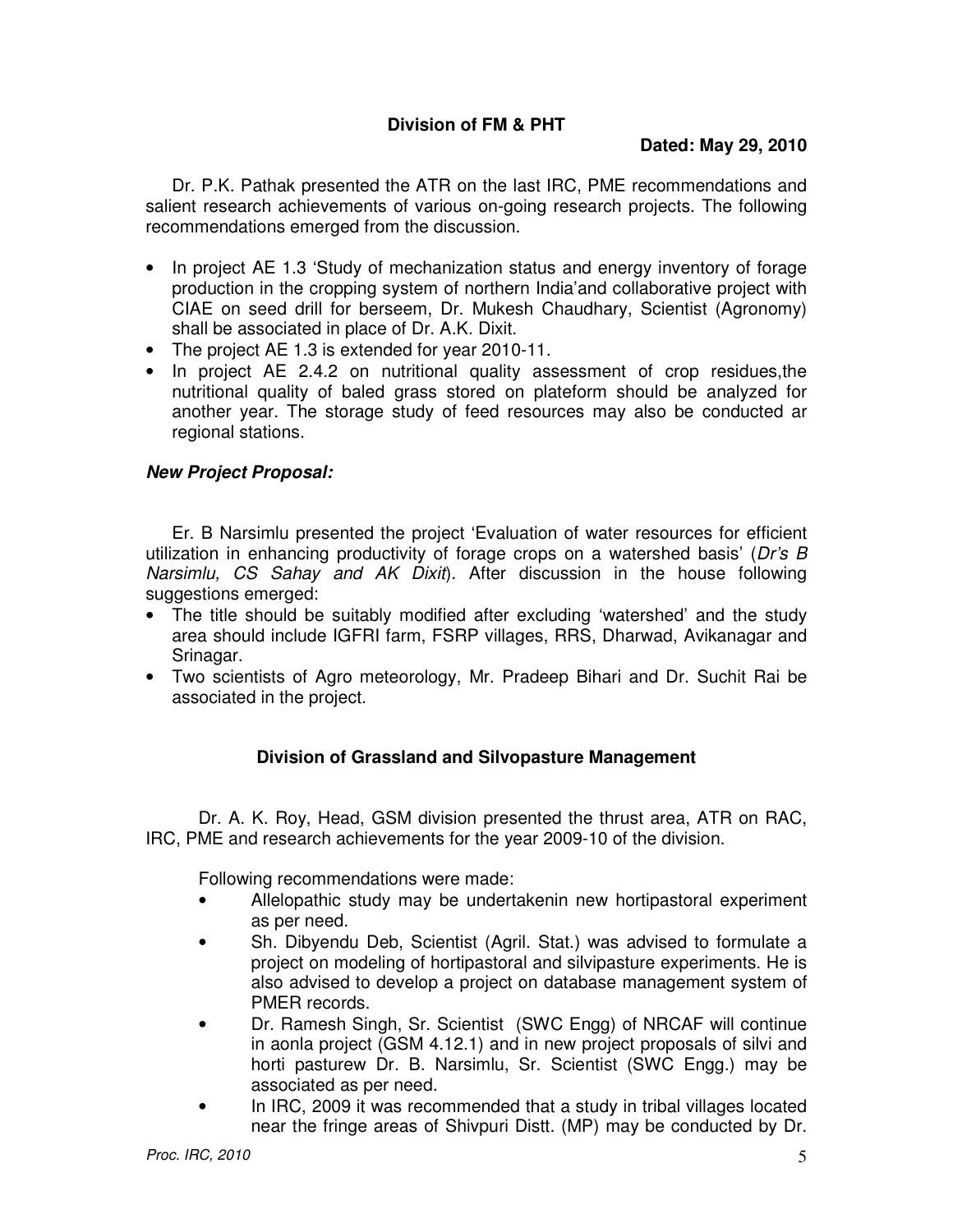N.S. Ekka; however, since in outreach programme under NAIP- Dhar fodder resource development studies are going on in tribal area, therefore idea of this project may be dropped and Dr. Ekka should concentrate on Chhatisgarh project. He may formulate and present a new project.

- Project on mulberry should be modified as per divisional meeting with Director.
- A new project on temporal availability of top feed during lean period by lopping management should be formulated as discussed during divisional meeting.
- Project on Ex-situ conservation of grasses, legumes, shrubs and trees in rainfed conditions (in lieu of Dr. M.M. Roy) will be reformulated incorporating the loppingTreatment and Dr. A.K. Roy will be PI and Dr. A.K. Shukla and Dr. Archana Singh will be associated in the project.
- The house also suggested to create lopping management data in shrubs and trees.
- In the new project nproposal of Dr. H.V. Singh on micro flora and fauna, Sh. K.C. Pandey may be associated till joining of new scientist of Entomology.
- Dr. Archana Singh will present two new projects on 'Digitization of Herbarium' and 'Pasture legume evaluation'.
- In tamarind and guava hortipasture experiments water requirements may be worked out and need based life saving irrigation on critical stages may be provided.

# **Division of Plant Animal Relationship**

# **Dated: May 31, 2010**

Dr. N. Das, Head, PAR Division presented the mandate, thrust areas, ATR on both the last RAC & IRC and PME recommendations, list of on-going projects, concluding projects and new proposals, salient findings, resource generation and publications etc, which were approved by the house.

During the course of discussion following recommendations were made-

- While discussing the RAC recommendations on studies on decreasing the cost on feeds, fodder and concentrates were emphasized to reduce the production cost of milk, It was pointed out that to reduce the cost of milk production, besides sole feeding of green forages, possibilities of conserving monsoon forages/ rabi fodders are to be explored.
- On RAC recommendation regarding QPM studies with different grades of ration to be taken up in feeding trials, it was decided that feeding trials/nutritional evaluation among the different varieties of maize including QPM will be made under maize improvement programme by Dr. Anil Kumar, as an Associate in the programme.
- While discussing IRC meeting's recommendations, the house approved the closing of project on 'Performance of mixed (sheep and goat) herd under grazing in semi-arid climate' where works could not be started due to non availability experimental natural grazing land.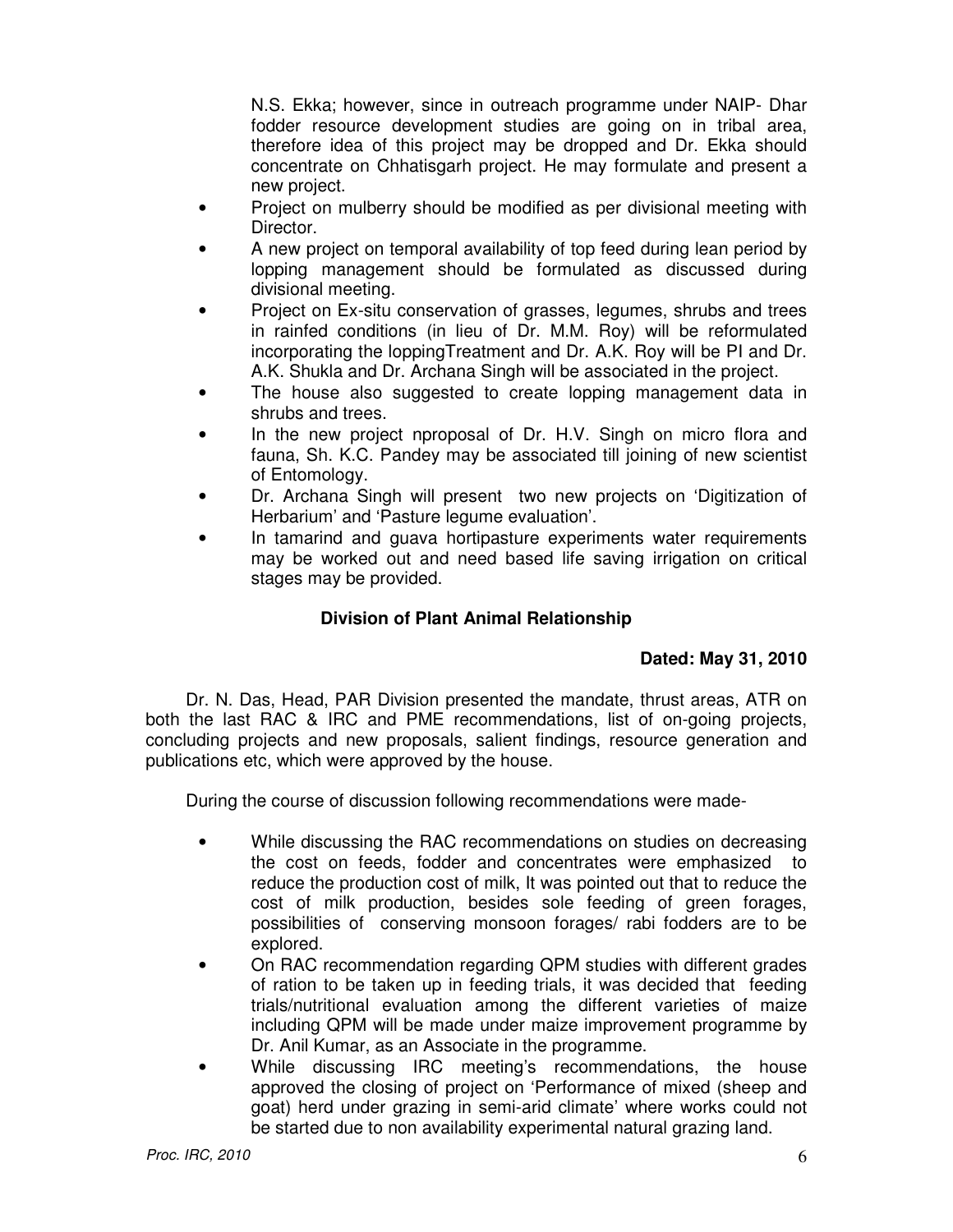- While discussing on going projects of the division, in PAR 1: Nutritional mapping of crop residues and its implication for strategic livestock feeding, it was suggested that developed prediction model on availability of crop residues at country level should be validated with ISRI, New Delhi. The Chairman also pointed out that Dr AK Misra and Dr Deb (from GSM Division) will visit IASRI, New Delhi for this purposes.
- In PAR 5.1: Evaluation of Stylosanthes seabrana and S. hamata meal as a supplementary feed for ruminants, the house suggested that feeding of stylo meal should be made in milch animals for two consecutive years giving indicative economics on reducing cost of milk production. Stylo fodder/ land will be made available for this purpose.
- In PAR 7: Pesticide residue transfer in milk through feed and forages, it was suggested that popular articles should be written on this aspect for wider circulation of generated information among the stakeholders including farmers.

# **New Project Proposals:**

- 1. Based on the concluded Chaya project, Dr. Anil Kumar presented a new project on 'Utilization of chaya (Cnidoscolus aconitifolius) for efficient livestock production' (Anil Kumar, KK Singh, MM Das, SB Maity and AK Misra). The house approved the project for three years with suggestions to give calculated amount of feeds to meet the nutrient requirements of experimental animals.
- 2. Dr. SK Mahanta proposed a new project 'Performance of mixed herd of sheep and goat under grazing in different silvopasture systems' (SK Mahanta, SN Ram, SK Das, Archana Singh and N Das). The project was discussed in the house at length and the house approved it for five years with recommendations that supplementary feeding strategies should be adopted based on available biomass for better performances of animals.

## **Division of Social Science**

## **Dated: June 1, 2010**

 Dr. AK Ray, HD presented the mandate, ATR on last IRC and PME. The house discussed the ATR on last RAC meeting and following recommendations were made:

- In the project SS 2.01 (Transfer of Technology and Their Evaluation) PI should record the major incidence of pest and diseases and should collect composite soil sample. The name of Dr. A.K. Ray, Dr. Manju Suman, and Sri Mahavir Singh be deleted from project SS 2.01 and Dr. Satyapriya should be associated in the project .
- The association of Dr. Satyapriya in project SS 2.03 (Performance of improved varieties of Rabi fodder at farmers fields in different regions) is approved by the house.
- The PI (Dr. A.K. Ray) presented the RPF 3 of Peri urban project (SS 1.02 Forage and livestock production and marketing in Peri–Urban Areas of India- Sub project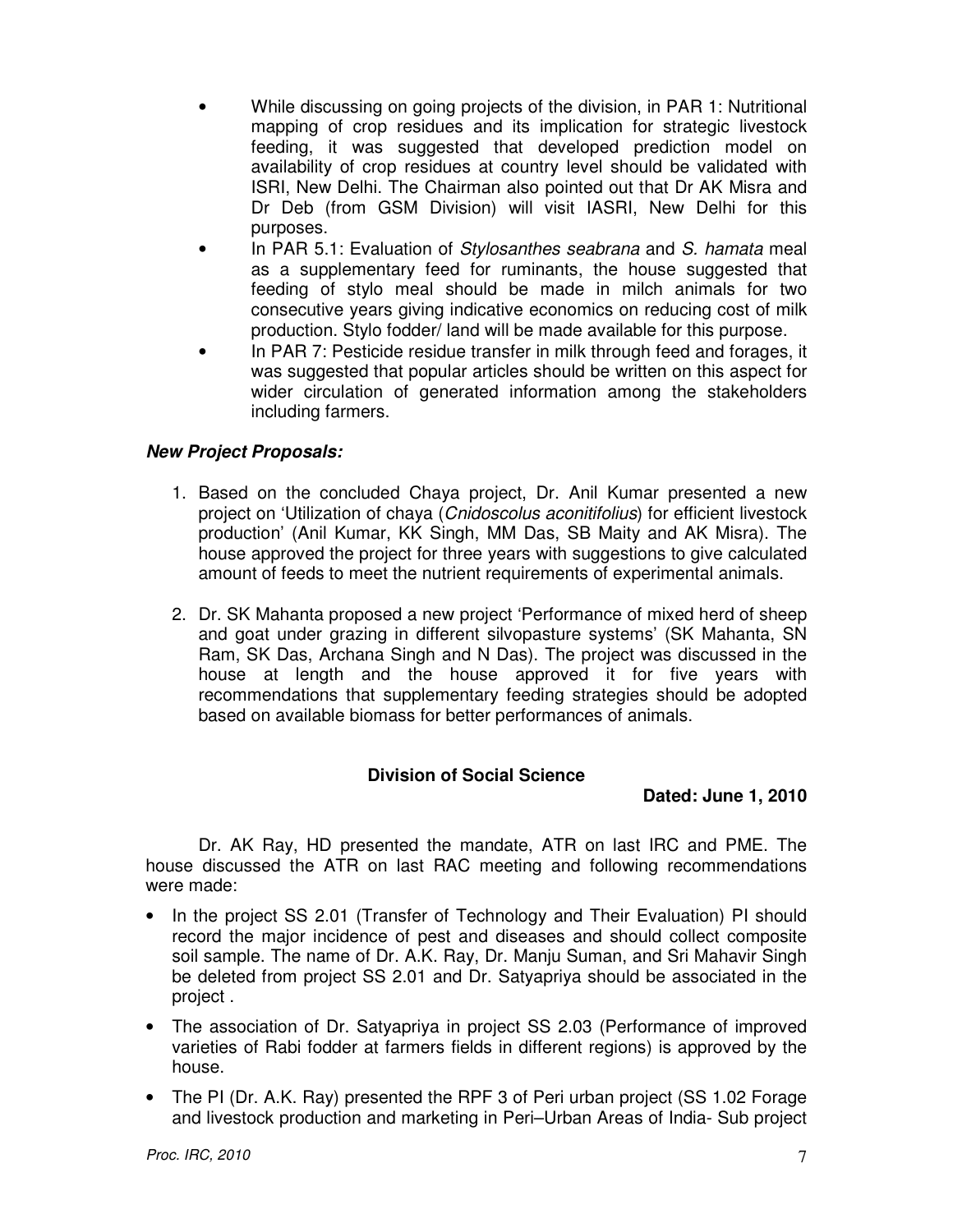1.02.1: Fodder Marketing in Peri–Urban Areas of India: A Critical Analysis). It was recommended by the IRC that project progress will be reviewed after RPF 3 submission and based on this, new project may be initiated. The PI should submit all the basic data.

- The RPF 3 of SS 3.01 "Livelihood conditions and livestock production system of resource poor farmers" should be submitted by the end of October 2010.
- The recommendations for implementation should be made based on the survey of the project under the project SS 1.01 Gender issues in livestock production with emphasis on fodder production and management.
- The house approved the new project "Development and standardization of a scale to measure socio economic status of farmers practicing livestock based farming". The project team comprises Drs Satyapriya (PI), Maharaj Singh, Purushottam Sharma, Vikas Kumar, and Mr. Ashok Kumar.
- Dr. Mallayya presented the RPF III of Sub project 1: SS 1.1: "Study on fodder production technology under farmers resources use matrix".

# **Division of Crop Improvement**

## **Dated: June 1, 2010**

Dr. G. P. Shukla, Head presented the ATR on IRC, PME and RAC, mandate, thrust area, staff position, publications, and list of projects of the Division.

## **Dated: June 2, 2010**

Dr. M.G. Gupta requested for inclusion of Dr. M.K. Shrivastava in the project CI. 6.7 on 'Molecular markers for apomixes in Cenchrus ciliaris' which was not agreed.

Dr. A.K. Singh explained about the observation of PME on the project CI. 2.4 on sorghum breeding. The PME members, member secretary and chairman explained to the house about the sparse plant population in Dr. Singh's experiment.

## **GSM Division**

- 1. Dr. A.K. Shukla presented the project 'Evaluation of substrate dynamics for integrated nutrient management in bael based hortipastoral system' (Dr's. AK Shukla, HV Singh, AK Rai and Sunil Kumar). The project's objectives, practical utility, review and technical programme were discussed in the house and the project was approved.
- 2. Dr. H.V. Singh presented objectives, practical utility, review and technical programme of the project 'Studies on microflora and microfauna (organisms involved in nutrient dynamics) of Bauhinia and aonla based silvi/horti pasture system' (Dr. HV Singh and KC Pandey).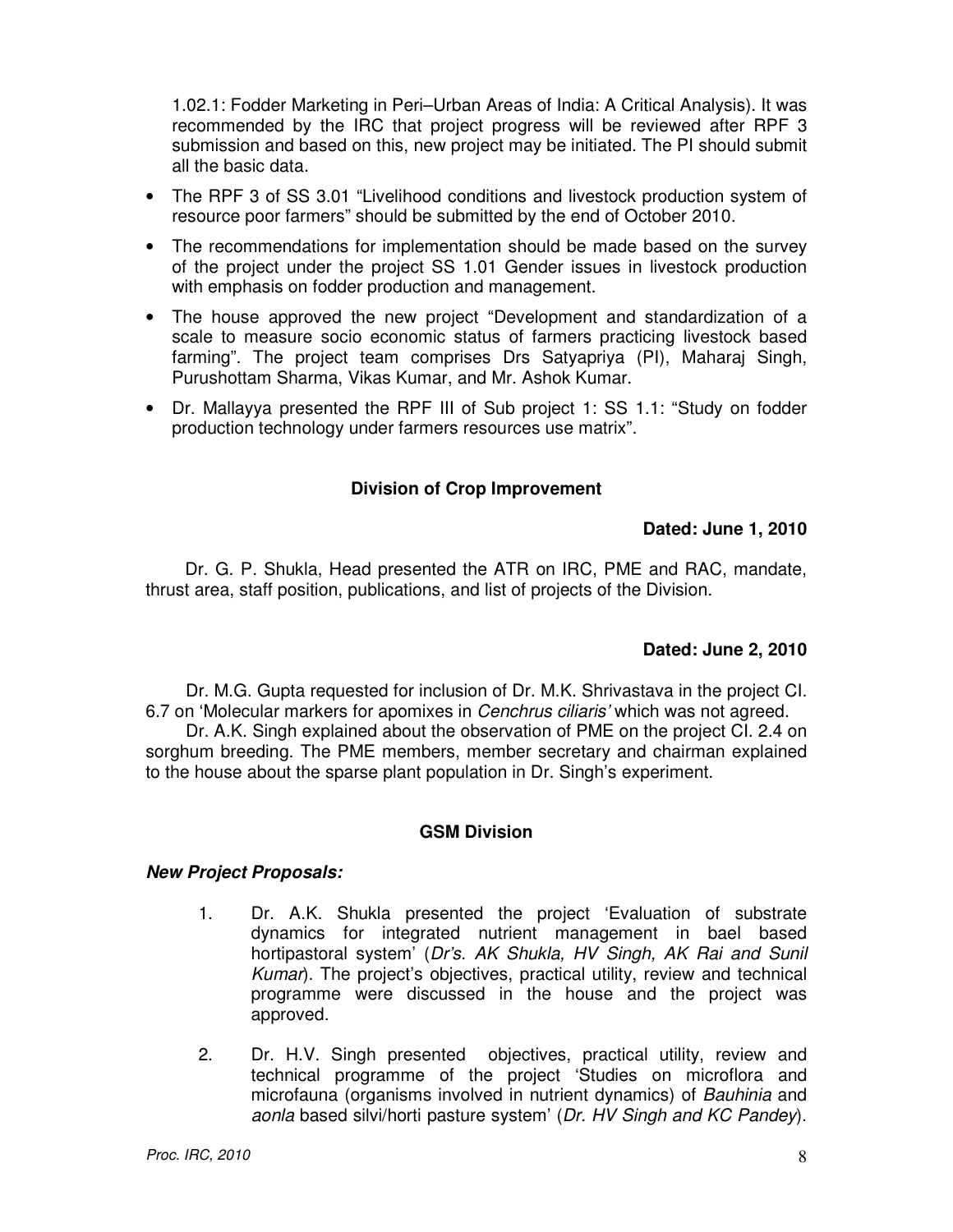These were discussed in the house and the project was approved with following recommondations.

- Duration of the project will be for 6 years and the Ist phase will be for four years.
- A microbiologist will be associated in the project after joining in the Institute.
- It was also felt that work done on microflora and fauna may be reviewed and presented by Dr. H.V. Singh and Dr. N. Hasan. Dr. H.V. Singh should also conduct studies on rhizosphere of grasses at TD Block at  $3<sup>rd</sup>$  and  $5<sup>th</sup>$  year.
- 3. Dr. Archana Singh presented the project 'Strengthening and digitization of herbarium of forage species' (Dr's Archana Singh, AK Roy and Debyendu Deb). After discussion in the house the project was approved with a suggestion that as far as possible photographs of fresh samples of available species should be included.
- 4. Dr. Archana Singh presented the project 'Evaluation and conservation of range legumes of semi-arid regions for quality forage' (Dr. Archana Singh). The house agreed on the project after thorough discussion with following suggestions.
	- Conservation word should be deleted from the title.
	- Observation on competitive ability with grasses may be recorded.
- 5. Dr. AK Roy presented the project 'Silvipastoral system for round the year top feed and fodder availabolity' (Coordinator- Dr. KA Singh, PI-Dr's AK Roy, Sunil Kumar and HV Singh). The project's objective, practical utility, review and technical programme were presented. These were discussed in the house and the project was approved with following suggestions.
	- It was felt the study should also include the economic aspects and Dr. Vikas Kumar will provide basic input data sheet for the study.
	- After completion of 5 years, association of animal nutrition scientist may be considered.

## **Crop Production Division**

## **New Project Proposal:**

1. Dr. JB Singh presented the project 'Forewaning models for major pests of cowpea and berseem' (Dr's JB Singh, KC Pandey, Pradeep Saxena and Pradeep Bihari) objective, practical utility, review and technical programme. After discussion in the house the project was approved

#### **Social Science Division New Project Proposal:**

1. Dr. Satyapriya presented the project 'Development and standardization of a scale to measure socio economic status of farmers practicing livestock based farming' (Dr's Satyapriya, Maharaj Singh, Vikas Kumar and Ashok Kumar). The house approved the project in principal and felt that for item generation and scale development the PI is required to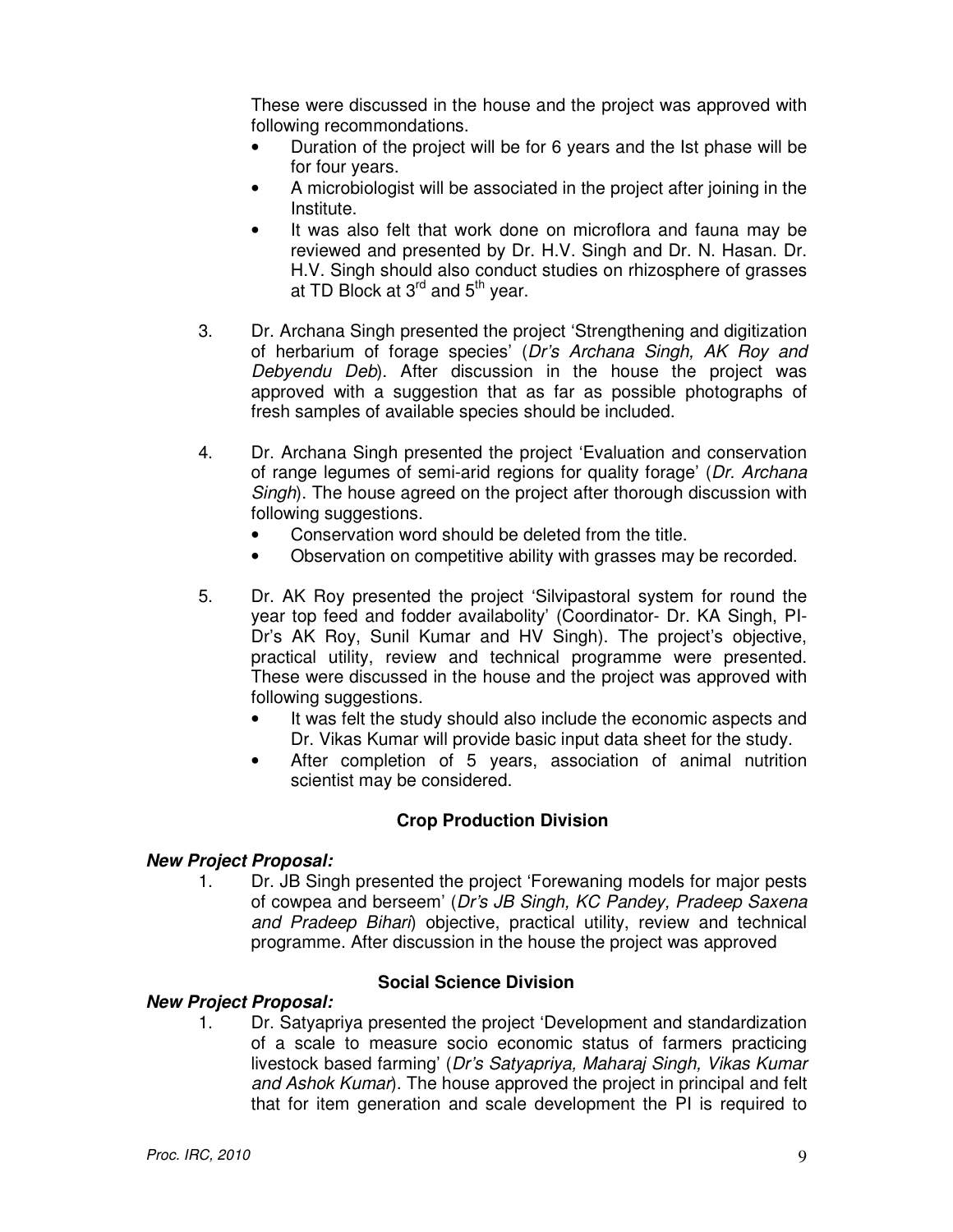have consultation with persons engaged in extension research at SAU, MANAGE and IARI.

# **Crop Production Division**

**Dated: June 8, 2010** 

# **New Project Proposals:**

- 1. Dr. RK Agarwal presented the project 'Market led fodder production technologies for profit maximization in peri-urban agglomeration' (Dr's RK Agarwal, Mukesh Chaudhary, SK Das, MM Das and Satya Priya). The house approved the proposal with following suggestions.
	- Include economic viability of higher application of 'N' to the crops in the study.
	- After three years the project will be taken on farmer's field in only one location of NCR region/other nearby location.
- 2. Dr. AK Dixit presented the project 'Development of agro-techniques for cultivation of Chaya (Cnidasculus aconitifolius' (Dr's AK Dixit, AK Rai and Anil Kuman. After discussion the house approved the project with following suggestions.
	- The irrigation requirement of Chaya should also be worked out.
- 3. Dr. AK Dixit presented the project 'Fodder basedcontingent crop planning modules for rainfed semi-arid region' (Dr's AK Dixit, SK Rai and Mukesh Choudhary). The project was discussed in the house and it was approved as proposed.
- 4. Dr. Mukesh Chaudhary presented the project 'Standardization of Agrotechniques for newly released varieties of fodder crops' (Dr's Mukesh Chaudhary, RN Dwivedi). The project was discussed in the house and approved with following suggestions.
	- In oat crop, irrigation schedules should be based on IW/CPE ratio.
	- An experiment on newly released varieties of bajra should be incorporated in the technical programme of project.
	- Economics should be worked out.
	- Whenever, a new scientist of Agronomy/ Soil Science discipline joins in the Institute he may join the project.
- 5. Dr. AK Rai presented the project 'Effect of long term organic and conventional nutrient management on soil fertility and sustainability of cropping system' (Dr's Arvind K Rai, AK Dixit, Manoj Kumar Srivastava, SK Das and SK Rai). The project was discussed in the house and it was approved as proposed.
- 6. Dr. SK Rai presented the project 'Studies of dynamic crop growth simulation model for fodder cowpea using CERES- Grain cowpea model for agronomic management and the impact of climate change on its productivity in India' (Dr's SK Rai, DVK Nageswara Rao and Mukesh Choudhary). The project was discussed in the house and as Co-PI inclusion of Dr. D. Deb, Scientist (GSM) was suggested. The project was approved.

Distribution of crops for breeders of institute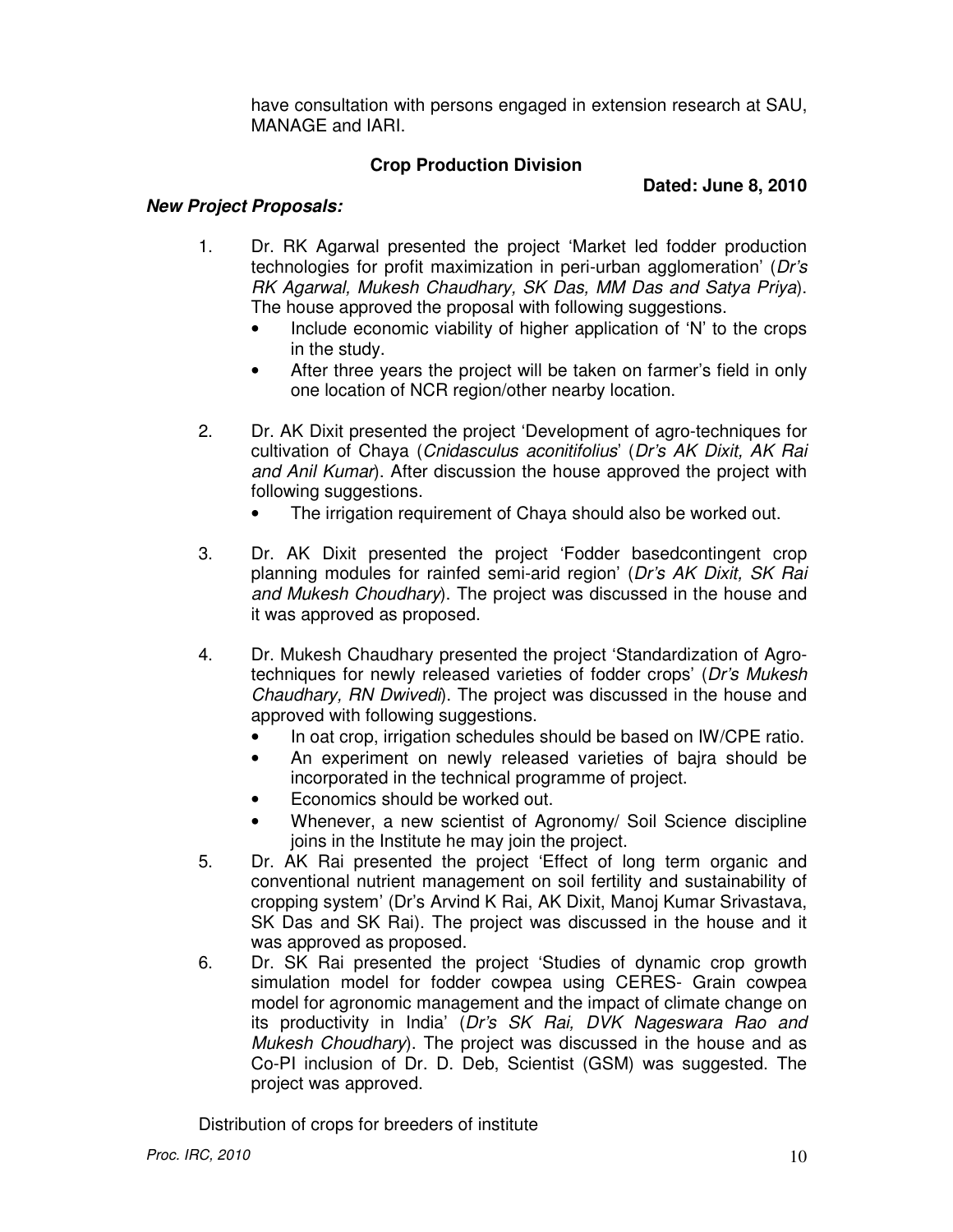Sorghum- Dr. Joshi, Maize- Dr. Sahid Ahmad and Dr. D.R. Malaviya, Cowpea- Dr. Geetanjali Sahay and Dr. R.V. Kumar, Lucerne- Dr. Sridhar, Dr. D.R. Malaviya, Dr. Mridul and Dr. A.K. Roy, Oats- Dr. Sahid Ahmad and Dr. A.K. Roy, Bracharia, Guinea and Pennisetums-Dr. Sridhar and Dr. D.R. Malaviya, Bajra- Dr. A.K. Singh, Stylo and range legumes- new scientist, PGR- Dr. U.P. Singh and Dr. P.Saxena till new breeder/Geneticist joining.

#### **Crop Improvement Division**

#### **Dated: June 25, 2010**

- 1. Dr. Gitanjali Sahay presented the project 'Collection, evaluation and conservation of genetic resources of forage legumes' (Dr's Gitanjali Sahay, UP Singh, P Saxena, NK Shah and N Hasan) Sahay. After discussion in the house, the project was approved with following recommendations.
	- Exploration be made species wise after identification of major gaps.
	- Evaluation should be species specific/new collections.
	- As soon as new scientist joins he will be the PI and Dr. Sahay will be CO- PI.
- 2. Dr. AK Roy presented the project 'Enrichment, evaluation, conservation and documentation of genetic resources of forage grasses' (Dr's AK Roy, S Ahmad, NK Shah and RB Bhaskar). The project was discussed and the PI was advised to contact Botanical Survey of India before conducting exploration specially for NE region. The project was approved.
- 3. Dr. DC Joshi presented the project 'Genetic improvement of sorghum (S. bicolor) for dual purpose' (Dr's DC Joshi, RV Kumar, RB Bhaskar and Sultan Singh). The project was discussed in the house and it was felt that priority should be on the higher biomass under dry /abnormal conditions and dual purpose. The project was approved.
- 4. Dr. S. Ahmad presented the project 'Development of dual purpose maize' (Dr's S Ahmad, DR Malaviya, MK Shrivastava, P Saxena, NK Shah and MI Azmi). After discussion in the house the project was approved with following recommendations.
	- Introduce exotic material.
	- Higher biomass should be the priority.
	- QPM maize should be evaluated at fodder stage and material be handed over to Dr. AK Mishra for feeding trial.
	- As soon as new scientist joins he will be the PI and Dr. Ahmad will be CO- PI.
- 5. Dr. S Ahmad presented the project 'Development of high yielding dual and multi-cut oats' (Dr's S Ahmad, AK Roy and S Majumdar). After discussion in the house the project was approved.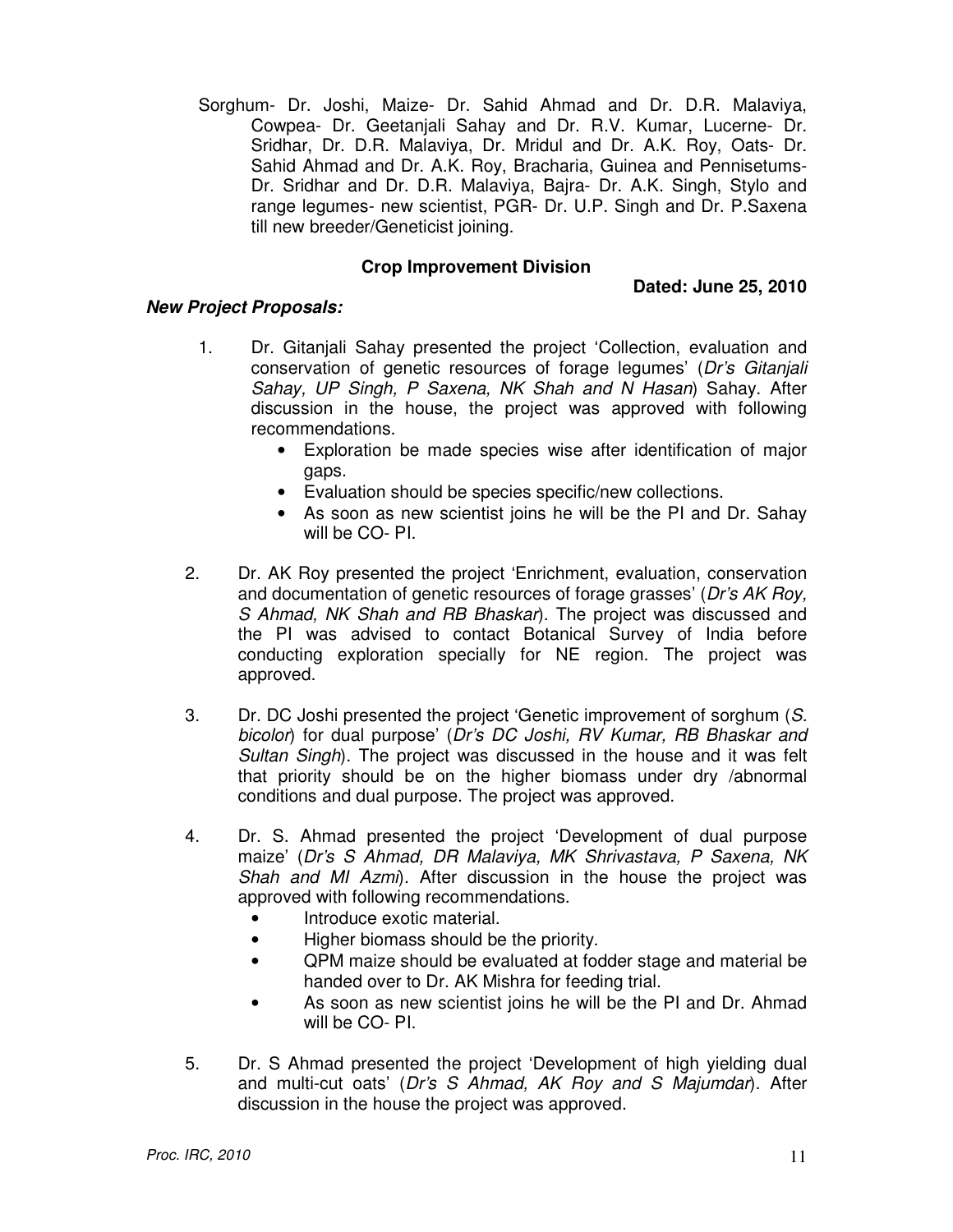- 6. Dr. DR Malaviya presented the project 'Genetic improvement of berseem for root rot resistance, late maturity and biomass' (Dr's DR Malaviya, M Chakarborty and AK Roy). It was decided that after one year Dr. Chakarborty will take over as PI of the project and Dr. Malaviya will be Co-PI. The project was approved.
- 7. Dr. DR Malaviya presented the project 'Basic studies on apomixis and generating cytogenetic stocks in Pennisetum and Panicum agamic complex ((Dr's DR Malaviya, M Chakarborty and AK Roy). The project was discussed and approved by the house with following recommondations.
	- Dr. Mridul Chakraborti to be the leader of the project.
	- As soon as scientist with biotechnology background joins he will be associate in the project.
- 8. Dr. N.K. Shah presented the project 'Integrated pest management in an intensive forage production system' (Dr's NK Shah, RB Bhaskar and MI Azmi). The project was discussed in the house and Dr. Shah was advised to use newly released varieties of crops in the experiment.
- 9. Dr. MK Shrivastava presented the project 'Biochemical and molecular approach for characterization of drought tolerant forage sorghum' (Dr's MK Shrivastava and DC Joshi). The project was discussed in the house and it was decided that chairman in consultation with relevant expert would finalize the projet. The chairman consulted Dr. Amresh Chandra and approved the project.

## **Externally funded projects**

## **Dated: June 26, 2010**

Following Externally Funded Projects were presented. The objectives, brief technical programme and achievements were discussed in the house.

- 1. Development of interspecific crosses between T. alexandrinum and T. vesiculosum/T. lappaceum. (Dr's D.R. Malaviya, AK Roy and P Kaushal)
- 2. Development of lines tolerant to salinity and identification of associated molecular markers in Oats. (Dr's AK Roy, DR Malaviya, P Kaushal and A Chandra) by Dr. D.R. Malaviya.
- 3. Use of molecular marker in improvement of Stylo with special reference to drought and quality. (Dr's A Chandra, Suresh Kumar, RK Bhatt and SK Mahanta) by Dr. D.R. Malaviya.
- 4. Development of better quality and disease resistant lines (root rot and stem rot) in Berseem through interspecific hybridization using embryo rescue technique. (Dr's DR Malaviya, AK Roy, P Kaushal and RB Bhaskar) by Dr. D.R. Malaviya.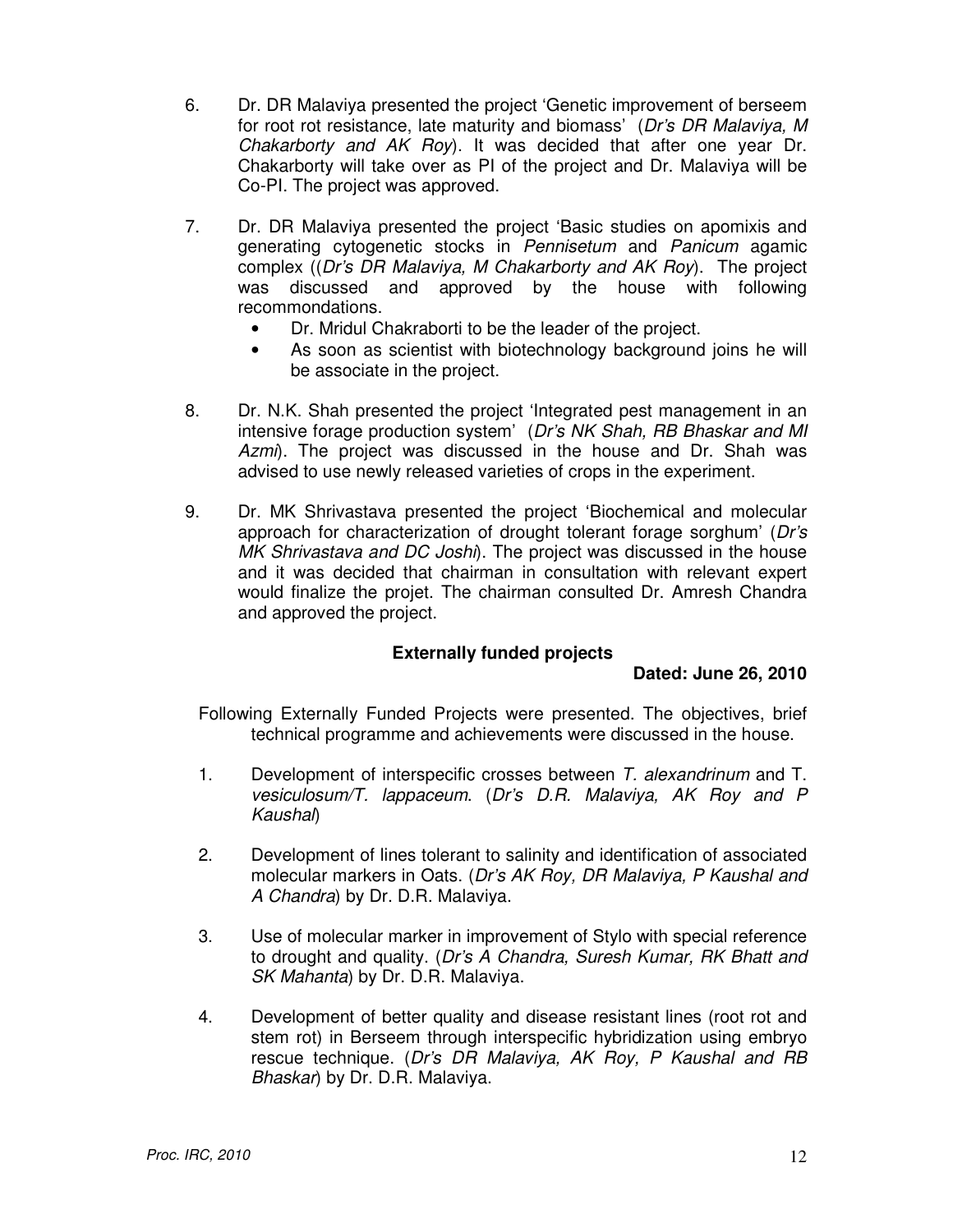- 5. Development of lines tolerant to salinity and identification of associated molecular markers in oats (Dr's AK Roy, D.R. Malaviya, , P Kaushal and A. Chandra) by Dr. A.K. Roy.
- 6. Development of SSR markers in berseem and exploitation of marker resources of M. truncatula for germplasm and characterization of berseem and for developing high density high density linkage map of red clover (Dr 's A. Chandra AK Roy and Suresh Kumar) by Dr. AK Roy.
- 7. Electromagnetic energies for biostimulation and post harvest conservation of seeds and grain (Dr. A. Chandra)
- 8. Evaluation, conservation, documentation and estimation of resource potential of Dichanthium, Bothriochloa, Sehima, Heteropogon and Panicum germplasm. (Dr's AK Roy, DR Malaviya, P Kaushal, A Chandra and SK Mahanta) by Dr AK Roy.
- 9. Goat husbandry based integrated approach for livelihood security in disadvantaged districts of Bundelkhand region. (Dr's AK Roy, Sunil Kumar, SN Ram and PN Dwivedi) by Dr. AK Roy.
- 10. Integrated farming system for sustainable rural livelihood in undulating and rainfed areas of Jhabua and Dhar districts of Madhya Pradesh under NAIP. (Dr's AK Roy, AK Shukla and P Sharma) by Dr. AK Roy.
- 11. Identification of QTLs for the genetic improvement of stover quality, resistance to foliar diseases and tolerance to pre-flowering drought in dual purpose Sorghum. (Dr's GP Shukla and Sultan Singh) by Dr. GP Shukla.
- 12. Generation and evaluation of Bt transgenic lucerne (Medicago sativa L.) for weevil resistance. (Dr's Suresh Kumar, A Chandra and KC Pandey) by Dr. Suresh Kumar.
- 13. Development of on-farm urea treatment technology for nutritional upgradation of wheat straw during threshing and its evaluation in livestock (Dr's MM Das, KK Singh, AK Misra, Anil Kumar, PK Pathak, Sadhana Pandey and N Das) by Dr. MM Das.
- 14. Performance recording and improvement of Bhadawari buffaloes (Dr's BP Kushwaha, SB Maiti and Sultan Singh) by Dr. BP Kushwaha.
- 15. Development of appropriate methane emission factors for different feeds/ forages and feeding regimens to reduce uncertainties in methane estimation (Dr's Sultan Singh, SK Nag, AK Misra and BP Kushwaha) by Dr. B.P. Kushwaha.
- 16. AICRP- Improvement of feed resources and nutrient utilization in raising animal production (Dr's SK Mahanta and Anil Kumar) by Dr. Anil Kumar.